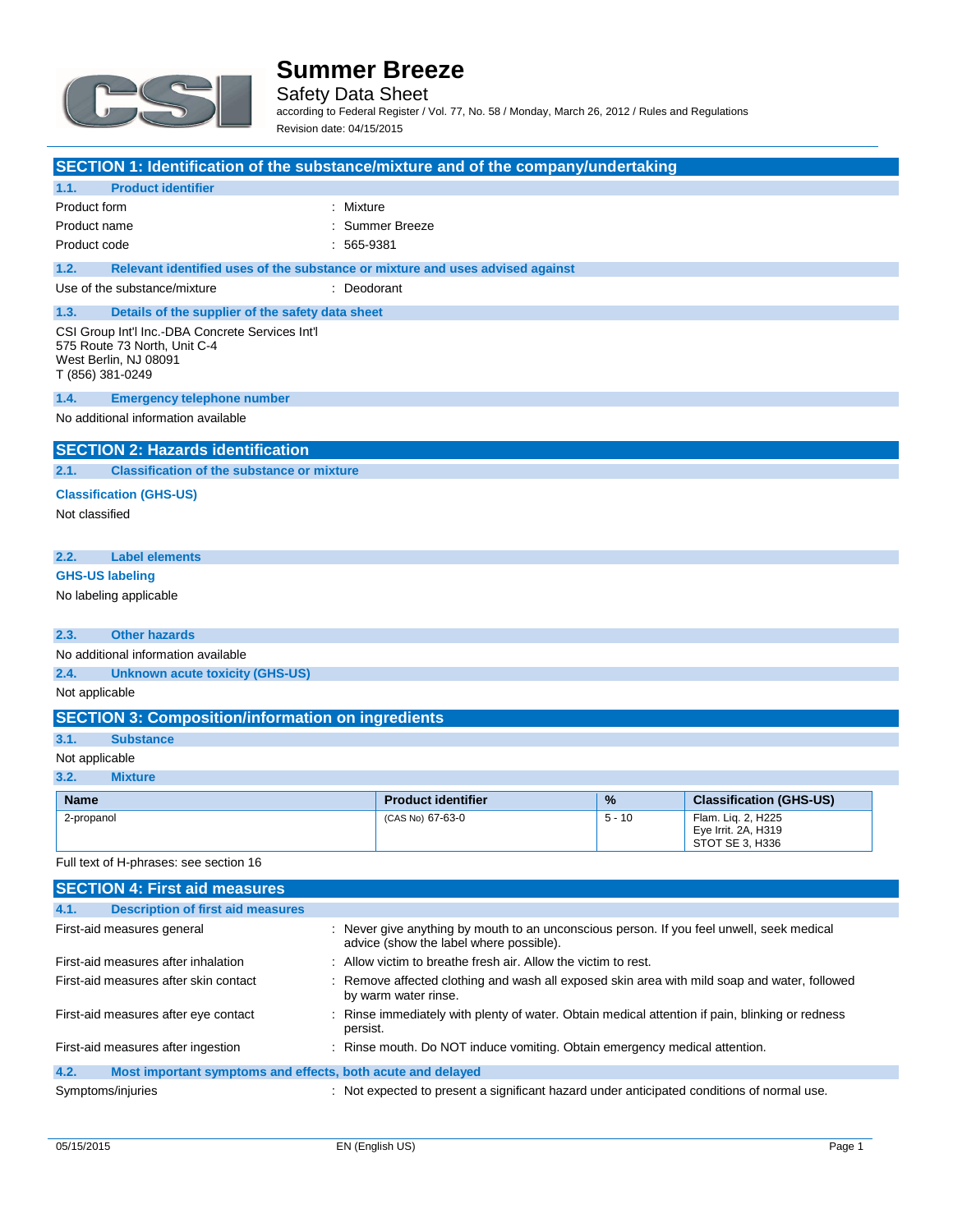#### Safety Data Sheet

according to Federal Register / Vol. 77, No. 58 / Monday, March 26, 2012 / Rules and Regulations

| 4.3.                                                                 | Indication of any immediate medical attention and special treatment needed                                                                                                                                 |  |  |
|----------------------------------------------------------------------|------------------------------------------------------------------------------------------------------------------------------------------------------------------------------------------------------------|--|--|
| No additional information available                                  |                                                                                                                                                                                                            |  |  |
| <b>SECTION 5: Firefighting measures</b>                              |                                                                                                                                                                                                            |  |  |
| 5.1.<br><b>Extinguishing media</b>                                   |                                                                                                                                                                                                            |  |  |
| Suitable extinguishing media                                         | : Foam. Dry powder. Carbon dioxide. Water spray. Sand.                                                                                                                                                     |  |  |
| Unsuitable extinguishing media<br>: Do not use a heavy water stream. |                                                                                                                                                                                                            |  |  |
| 5.2.                                                                 | Special hazards arising from the substance or mixture                                                                                                                                                      |  |  |
| No additional information available                                  |                                                                                                                                                                                                            |  |  |
| 5.3.<br><b>Advice for firefighters</b>                               |                                                                                                                                                                                                            |  |  |
| Firefighting instructions                                            | : Use water spray or fog for cooling exposed containers. Exercise caution when fighting any<br>chemical fire. Prevent fire-fighting water from entering environment.                                       |  |  |
| Protection during firefighting                                       | Do not enter fire area without proper protective equipment, including respiratory protection.                                                                                                              |  |  |
| <b>SECTION 6: Accidental release measures</b>                        |                                                                                                                                                                                                            |  |  |
| 6.1.                                                                 | Personal precautions, protective equipment and emergency procedures                                                                                                                                        |  |  |
| 6.1.1.                                                               |                                                                                                                                                                                                            |  |  |
| For non-emergency personnel                                          |                                                                                                                                                                                                            |  |  |
| Emergency procedures                                                 | : Evacuate unnecessary personnel.                                                                                                                                                                          |  |  |
| 6.1.2.<br>For emergency responders                                   |                                                                                                                                                                                                            |  |  |
| Protective equipment                                                 | : Equip cleanup crew with proper protection.                                                                                                                                                               |  |  |
| <b>Emergency procedures</b>                                          | : Ventilate area.                                                                                                                                                                                          |  |  |
| 6.2.<br><b>Environmental precautions</b>                             |                                                                                                                                                                                                            |  |  |
|                                                                      | Prevent entry to sewers and public waters. Notify authorities if liquid enters sewers or public waters.                                                                                                    |  |  |
| 6.3.                                                                 | Methods and material for containment and cleaning up                                                                                                                                                       |  |  |
| Methods for cleaning up                                              | : Soak up spills with inert solids, such as clay or diatomaceous earth as soon as possible. Collect<br>spillage. Store away from other materials.                                                          |  |  |
| 6.4.<br><b>Reference to other sections</b>                           |                                                                                                                                                                                                            |  |  |
| See Heading 8. Exposure controls and personal protection.            |                                                                                                                                                                                                            |  |  |
| <b>SECTION 7: Handling and storage</b>                               |                                                                                                                                                                                                            |  |  |
| 7.1.<br><b>Precautions for safe handling</b>                         |                                                                                                                                                                                                            |  |  |
| Precautions for safe handling                                        | : Wash hands and other exposed areas with mild soap and water before eating, drinking or<br>smoking and when leaving work. Provide good ventilation in process area to prevent formation<br>of vapor.      |  |  |
| 7.2.                                                                 | Conditions for safe storage, including any incompatibilities                                                                                                                                               |  |  |
| Storage conditions                                                   | Keep only in the original container in a cool, well ventilated place away from heat, hot surfaces,<br>sparks, open flame and other ignition sources. No smoking. Keep container closed when not in<br>use. |  |  |
| Strong bases. Strong acids.<br>Incompatible products                 |                                                                                                                                                                                                            |  |  |
| : Sources of ignition. Direct sunlight.<br>Incompatible materials    |                                                                                                                                                                                                            |  |  |
| <b>Specific end use(s)</b><br>7.3.                                   |                                                                                                                                                                                                            |  |  |
| No additional information available                                  |                                                                                                                                                                                                            |  |  |
| <b>SECTION 8: Exposure controls/personal protection</b>              |                                                                                                                                                                                                            |  |  |
| 8.1.<br><b>Control parameters</b>                                    |                                                                                                                                                                                                            |  |  |
| <b>Summer Breeze</b>                                                 |                                                                                                                                                                                                            |  |  |
| <b>ACGIH</b>                                                         | Not applicable                                                                                                                                                                                             |  |  |
| <b>OSHA</b>                                                          | Not applicable                                                                                                                                                                                             |  |  |
|                                                                      |                                                                                                                                                                                                            |  |  |

| 2-propanol (67-63-0) |                                     |                           |     |
|----------------------|-------------------------------------|---------------------------|-----|
| <b>ACGIH</b>         | ACGIH TWA (ppm)                     | $200$ ppm                 |     |
| <b>ACGIH</b>         | ACGIH STEL (ppm)                    | $200$ ppm                 |     |
| ACGIH                | Remark (ACGIH)                      | Eye & URT irr; CNS impair |     |
| <b>OSHA</b>          | OSHA PEL (TWA) (mg/m <sup>3</sup> ) | $980 \,\mathrm{mg/m^3}$   |     |
| 05/15/2015           | EN (English US)                     |                           | 2/6 |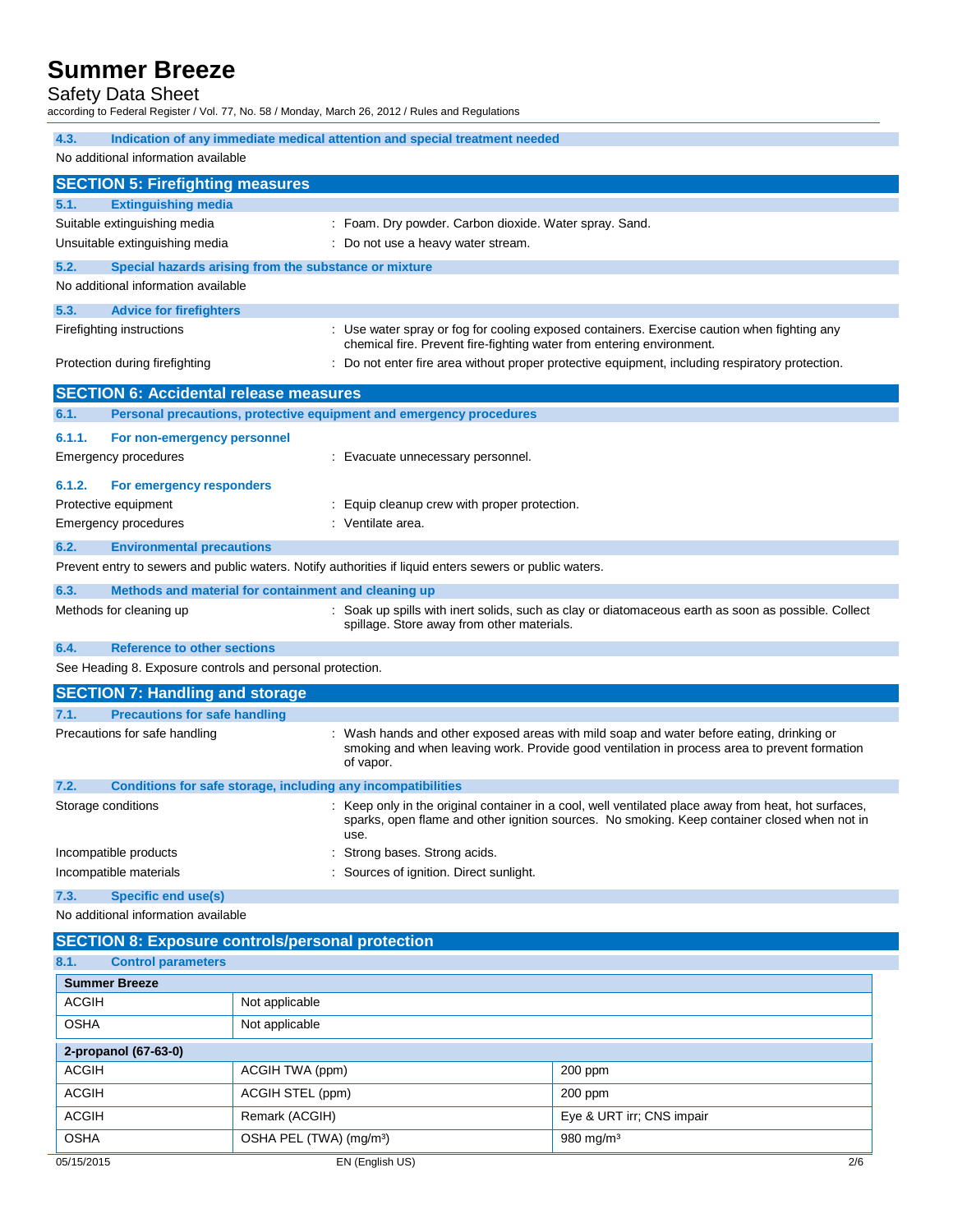#### Safety Data Sheet

according to Federal Register / Vol. 77, No. 58 / Monday, March 26, 2012 / Rules and Regulations

| 2-propanol (67-63-0)                               |                                                       |                                                                            |
|----------------------------------------------------|-------------------------------------------------------|----------------------------------------------------------------------------|
| <b>OSHA</b>                                        | OSHA PEL (TWA) (ppm)                                  | 400 ppm                                                                    |
|                                                    |                                                       |                                                                            |
| 8.2.<br><b>Exposure controls</b>                   |                                                       |                                                                            |
| Personal protective equipment                      | : Avoid all unnecessary exposure.                     |                                                                            |
|                                                    |                                                       |                                                                            |
| Hand protection                                    |                                                       | : Wear protective gloves/eye protection/face protection protective gloves. |
| Eye protection                                     | : Chemical goggles or safety glasses.                 |                                                                            |
| Respiratory protection                             | : Wear appropriate mask.                              |                                                                            |
| Other information                                  | : Do not eat, drink or smoke during use.              |                                                                            |
| <b>SECTION 9: Physical and chemical properties</b> |                                                       |                                                                            |
| 9.1.                                               | Information on basic physical and chemical properties |                                                                            |
| Physical state                                     | : Liquid                                              |                                                                            |
| Color                                              | : Blue                                                |                                                                            |
| Odor                                               | : Floral                                              |                                                                            |
| Odor threshold                                     | : No data available                                   |                                                                            |
| рH                                                 | : 6                                                   |                                                                            |
| Melting point                                      | : No data available                                   |                                                                            |
| Freezing point                                     | No data available                                     |                                                                            |
| Boiling point                                      | : 212 - 220 $\degree$ F                               |                                                                            |
| Flash point                                        | : $\geq 200$ °F                                       |                                                                            |
| Relative evaporation rate (butyl acetate=1)        | : No data available                                   |                                                                            |
| Flammability (solid, gas)                          | : No data available                                   |                                                                            |
| Explosion limits                                   | : No data available                                   |                                                                            |
| <b>Explosive properties</b>                        | : No data available                                   |                                                                            |
| Oxidizing properties                               | : No data available                                   |                                                                            |
| Vapor pressure                                     | No data available                                     |                                                                            |
| Relative density                                   | : 1                                                   |                                                                            |
| Relative vapor density at 20 °C                    | Same as water                                         |                                                                            |
| Solubility                                         | Soluble in water.                                     |                                                                            |
|                                                    | $\bullet$ to $\bullet$ to                             | Water: Solubility in water of component(s) of the mixture :                |
| Log Pow                                            | : No data available                                   |                                                                            |
| Log Kow                                            | : No data available                                   |                                                                            |
| Auto-ignition temperature                          | No data available                                     |                                                                            |
| Decomposition temperature                          | : No data available                                   |                                                                            |
| Viscosity                                          | No data available                                     |                                                                            |
| Viscosity, kinematic                               | No data available                                     |                                                                            |
| Viscosity, dynamic                                 | : No data available                                   |                                                                            |
|                                                    |                                                       |                                                                            |

### **9.2. Other information**

No additional information available

|                                                      | <b>SECTION 10: Stability and reactivity</b>      |  |
|------------------------------------------------------|--------------------------------------------------|--|
| 10.1.                                                | <b>Reactivity</b>                                |  |
|                                                      | No additional information available              |  |
| 10.2.                                                | <b>Chemical stability</b>                        |  |
|                                                      | Stable under normal conditions. Not established. |  |
| 10.3.                                                | <b>Possibility of hazardous reactions</b>        |  |
| Not established.                                     |                                                  |  |
| 10.4.                                                | <b>Conditions to avoid</b>                       |  |
| Direct sunlight. Extremely high or low temperatures. |                                                  |  |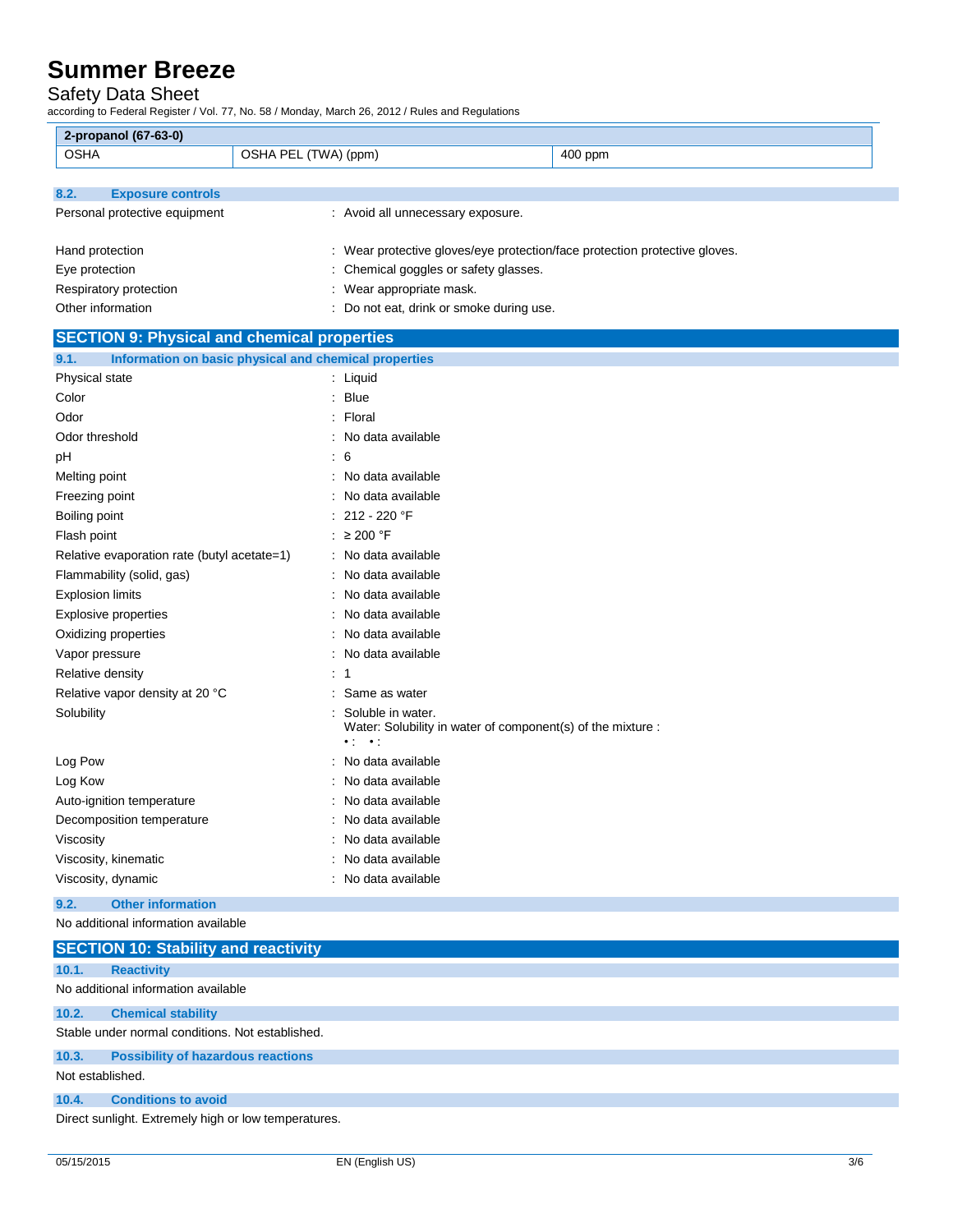### Safety Data Sheet

according to Federal Register / Vol. 77, No. 58 / Monday, March 26, 2012 / Rules and Regulations

Acute toxicity in the contract of the contract of the contract of the contract of the contract of the contract of the contract of the contract of the contract of the contract of the contract of the contract of the contract

| 10.5.                                        | Incompatible materials                  |  |  |
|----------------------------------------------|-----------------------------------------|--|--|
|                                              | Strong acids. Strong bases.             |  |  |
| 10.6.                                        | <b>Hazardous decomposition products</b> |  |  |
|                                              | Fume. Carbon monoxide. Carbon dioxide.  |  |  |
| <b>SECTION 11: Toxicological information</b> |                                         |  |  |
| 11.1.                                        | Information on toxicological effects    |  |  |

#### **2-propanol (67-63-0)** LD50 oral rat **1986 contract 100 oral rat 100 oral Toxicity**; Experimental value; 5840 mg/kg (Rat; OECD 401: Acute Oral Toxicity; Experimental value; 5840 mg/kg bodyweight; Rat) LD50 dermal rabbit **12870 mg/kg (Rabbit; Experimental value**; Equivalent or similar to OECD 402; 16.4; Rabbit) LC50 inhalation rat (mg/l) 73 mg/l/4h (Rat) ATE US (oral) The Solution of the Solution of the Solution of the Solution of the Solution of the Solution of the Solution of the Solution of the Solution of the Solution of the Solution of the Solution of the Solution of ATE US (dermal) **12870.000 mg/kg body weight** ATE US (vapors) 23.000 mg/l/4h ATE US (dust, mist) 73.000 mg/l/4h Skin corrosion/irritation : Not classified pH: 6 Serious eye damage/irritation : Not classified pH: 6 Respiratory or skin sensitization : Not classified Germ cell mutagenicity **in the case of the Classified** in Not classified Carcinogenicity **Carcinogenicity 1999 Carcinogenicity Carcinogenicity Carcinogenicity 2-propanol (67-63-0)** IARC group 3 - Not classifiable Reproductive toxicity **in the set of the CRI and SE** Reproductive toxicity Specific target organ toxicity (single exposure) : Not classified Specific target organ toxicity (repeated exposure) : Not classified Aspiration hazard **in the set of the set of the set of the set of the set of the set of the set of the set of the set of the set of the set of the set of the set of the set of the set of the set of the set of the set of th** Potential Adverse human health effects and symptoms : Based on available data, the classification criteria are not met.

| <b>SECTION 12: Ecological information</b>                                           |                                                                                                                                                                           |  |  |
|-------------------------------------------------------------------------------------|---------------------------------------------------------------------------------------------------------------------------------------------------------------------------|--|--|
| 12.1.<br><b>Toxicity</b>                                                            |                                                                                                                                                                           |  |  |
| 2-propanol (67-63-0)                                                                |                                                                                                                                                                           |  |  |
| LC50 fish 1                                                                         | 4200 mg/l (96 h; Rasbora heteromorpha; Flow-through system)                                                                                                               |  |  |
| EC50 Daphnia 1<br>10000 mg/l (48 h; Daphnia magna)                                  |                                                                                                                                                                           |  |  |
| LC50 fish 2<br>9640 mg/l (96 h; Pimephales promelas; Lethal)                        |                                                                                                                                                                           |  |  |
| EC50 Daphnia 2<br>13299 mg/l (48 h; Daphnia magna)                                  |                                                                                                                                                                           |  |  |
| > 1000 mg/l (72 h; Scenedesmus subspicatus; Growth rate)<br>Threshold limit algae 1 |                                                                                                                                                                           |  |  |
| Threshold limit algae 2<br>1800 mg/l (72 h; Algae; Cell numbers)                    |                                                                                                                                                                           |  |  |
| <b>Persistence and degradability</b><br>12.2.                                       |                                                                                                                                                                           |  |  |
| <b>Summer Breeze</b>                                                                |                                                                                                                                                                           |  |  |
| Persistence and degradability                                                       | Not established.                                                                                                                                                          |  |  |
| 2-propanol (67-63-0)                                                                |                                                                                                                                                                           |  |  |
| Persistence and degradability                                                       | Readily biodegradable in water. Biodegradable in the soil. Biodegradable in the soil under<br>anaerobic conditions. No (test)data on mobility of the substance available. |  |  |
| Biochemical oxygen demand (BOD)                                                     | 1.19 g O <sub>2</sub> /g substance                                                                                                                                        |  |  |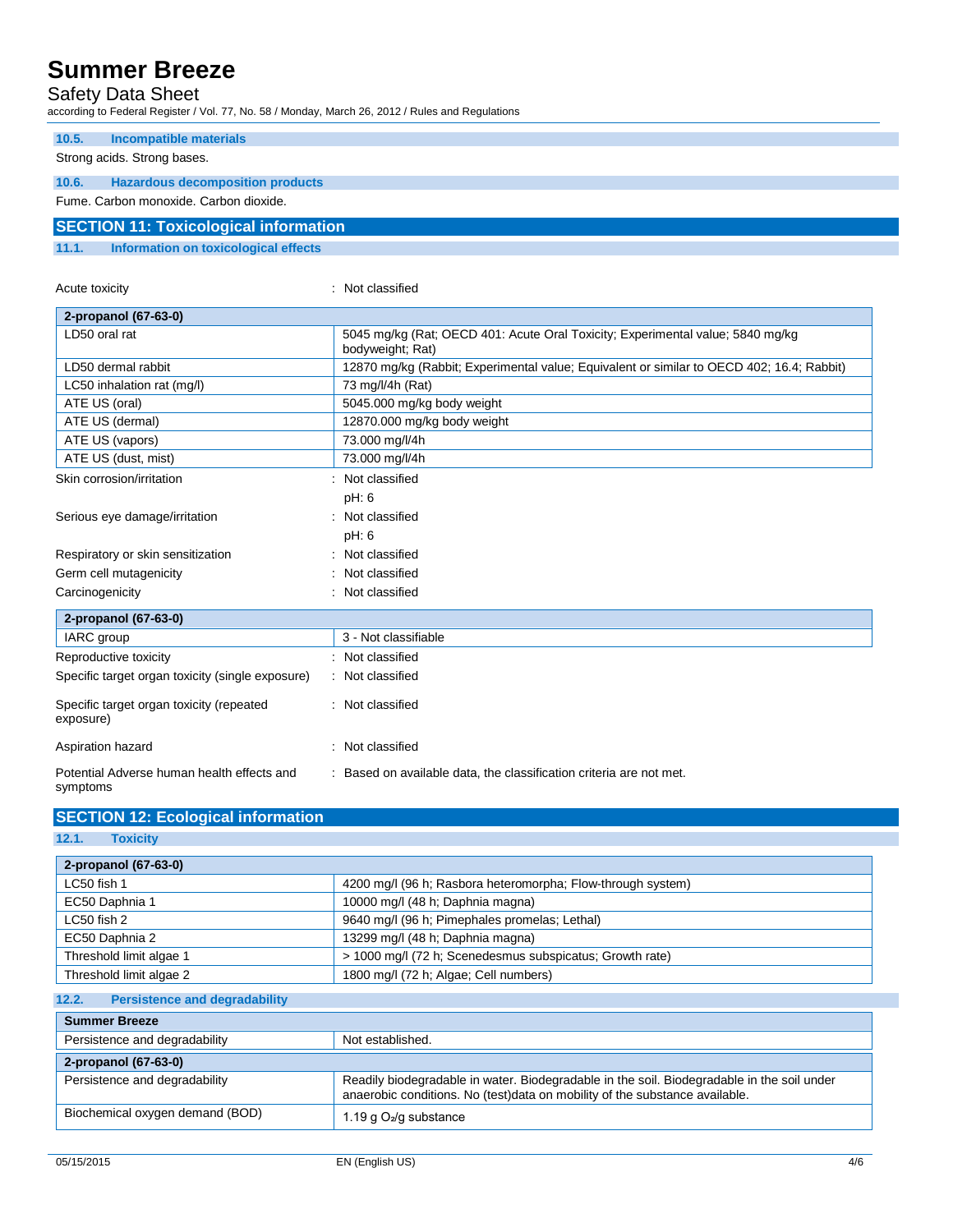### Safety Data Sheet

according to Federal Register / Vol. 77, No. 58 / Monday, March 26, 2012 / Rules and Regulations

| 2-propanol (67-63-0)                                                                                                  |                                                                           |  |
|-----------------------------------------------------------------------------------------------------------------------|---------------------------------------------------------------------------|--|
| Chemical oxygen demand (COD)                                                                                          | 2.23 g O <sub>2</sub> /g substance                                        |  |
| ThOD<br>2.40 g O <sub>2</sub> /g substance                                                                            |                                                                           |  |
| BOD (% of ThOD)                                                                                                       | 0.49 % ThOD                                                               |  |
| <b>Bioaccumulative potential</b><br>12.3.                                                                             |                                                                           |  |
| <b>Summer Breeze</b>                                                                                                  |                                                                           |  |
| Bioaccumulative potential                                                                                             | Not established.                                                          |  |
| 2-propanol (67-63-0)                                                                                                  |                                                                           |  |
| Log Pow                                                                                                               | 0.05 (Experimental value)                                                 |  |
| Bioaccumulative potential                                                                                             | Low potential for bioaccumulation (Log Kow $<$ 4).                        |  |
| 12.4.<br><b>Mobility in soil</b>                                                                                      |                                                                           |  |
| 2-propanol (67-63-0)                                                                                                  |                                                                           |  |
| Surface tension                                                                                                       | 0.021 N/m (25 °C)                                                         |  |
|                                                                                                                       |                                                                           |  |
| <b>Other adverse effects</b><br>12.5.                                                                                 |                                                                           |  |
| Effect on the global warming                                                                                          | : No known ecological damage caused by this product.                      |  |
| Other information                                                                                                     | : Avoid release to the environment.                                       |  |
| <b>SECTION 13: Disposal considerations</b>                                                                            |                                                                           |  |
| 13.1.<br><b>Waste treatment methods</b>                                                                               |                                                                           |  |
| Waste disposal recommendations                                                                                        | : Dispose in a safe manner in accordance with local/national regulations. |  |
| Ecology - waste materials                                                                                             | : Avoid release to the environment.                                       |  |
|                                                                                                                       |                                                                           |  |
| <b>SECTION 14: Transport information</b>                                                                              |                                                                           |  |
| <b>Department of Transportation (DOT)</b>                                                                             |                                                                           |  |
| In accordance with DOT                                                                                                |                                                                           |  |
| Not regulated for transport                                                                                           |                                                                           |  |
| <b>Additional information</b>                                                                                         |                                                                           |  |
| Other information                                                                                                     | : No supplementary information available.                                 |  |
|                                                                                                                       |                                                                           |  |
| <b>ADR</b>                                                                                                            |                                                                           |  |
| No additional information available                                                                                   |                                                                           |  |
| <b>Transport by sea</b>                                                                                               |                                                                           |  |
| No additional information available                                                                                   |                                                                           |  |
| Air transport                                                                                                         |                                                                           |  |
| No additional information available                                                                                   |                                                                           |  |
| <b>SECTION 15: Regulatory information</b>                                                                             |                                                                           |  |
| 15.1. US Federal regulations                                                                                          |                                                                           |  |
| 2-propanol (67-63-0)                                                                                                  |                                                                           |  |
| Listed on the United States TSCA (Toxic Substances Control Act) inventory<br>Listed on United States SARA Section 313 |                                                                           |  |
| 15.2. International regulations                                                                                       |                                                                           |  |
| <b>CANADA</b>                                                                                                         |                                                                           |  |
| No additional information available                                                                                   |                                                                           |  |
| <b>EU-Regulations</b><br>No additional information available                                                          |                                                                           |  |
| Classification according to Regulation (EC) No. 1272/2008 [CLP]<br>No additional information available                |                                                                           |  |